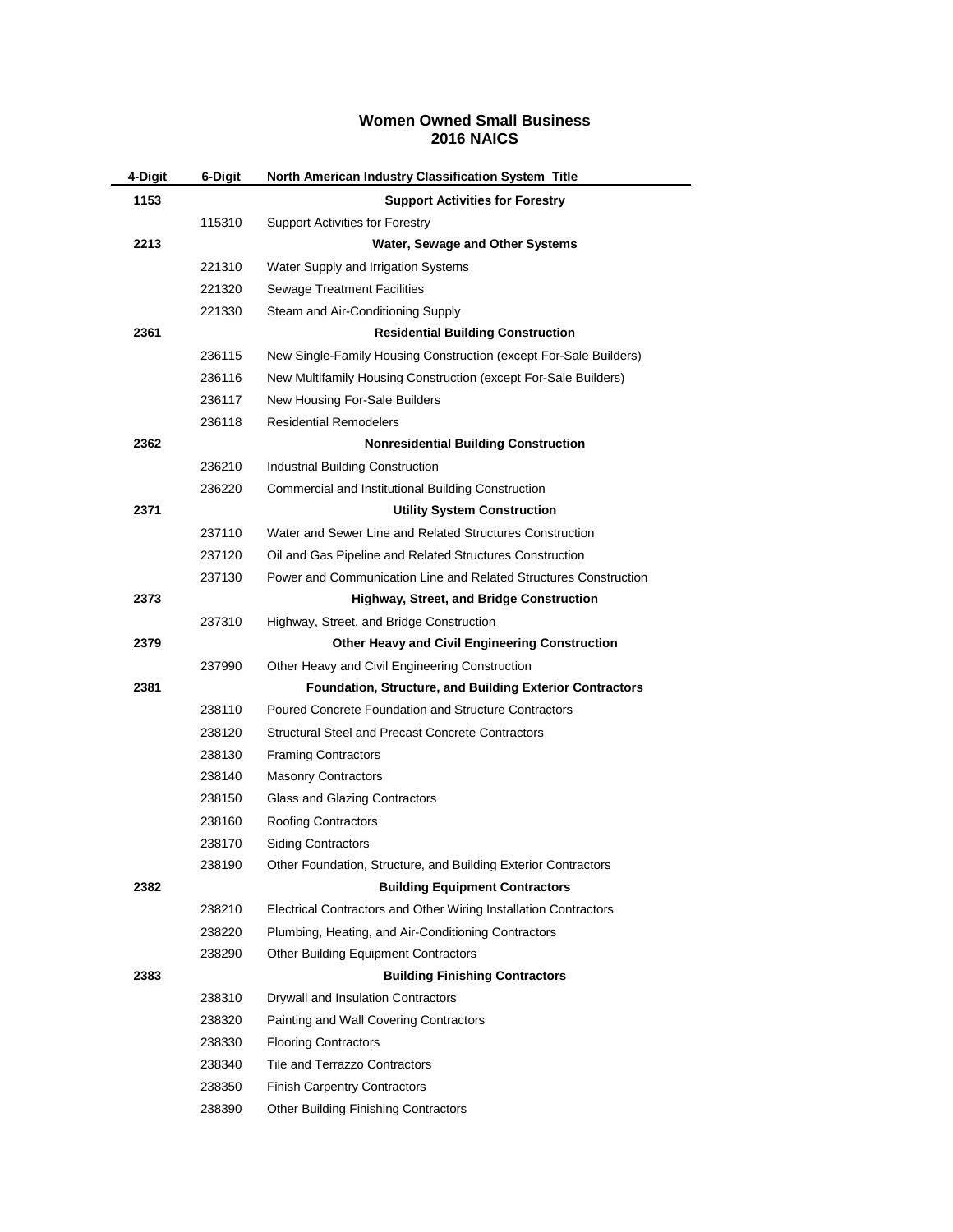| 2389 |        | <b>Other Specialty Trade Contractors</b>                             |
|------|--------|----------------------------------------------------------------------|
|      | 238910 | <b>Site Preparation Contractors</b>                                  |
|      | 238990 | All Other Specialty Trade Contractors                                |
| 3114 |        | Fruit and Vegetable Preserving and Specialty Food Manufacturing      |
|      | 311411 | Frozen Fruit, Juice, and Vegetable Manufacturing                     |
|      | 311412 | Frozen Specialty Food Manufacturing                                  |
|      | 311421 | Fruit and Vegetable Canning                                          |
|      | 311422 | <b>Specialty Canning</b>                                             |
|      | 311423 | Dried and Dehydrated Food Manufacturing                              |
| 3118 |        | <b>Bakeries and Tortilla Manufacturing</b>                           |
|      | 311811 | <b>Retail Bakeries</b>                                               |
|      | 311812 | <b>Commercial Bakeries</b>                                           |
|      | 311813 | Frozen Cakes, Pies, and Other Pastries Manufacturing                 |
|      | 311821 | Cookie and Cracker Manufacturing                                     |
|      | 311824 | Dry Pasta, Dough, and Flour Mixes Manufacturing from Purchased Flour |
|      | 311830 | <b>Tortilla Manufacturing</b>                                        |
| 3141 |        | <b>Textile Furnishings Mills</b>                                     |
|      | 314110 | Carpet and Rug Mills                                                 |
|      | 314120 | <b>Curtain and Linen Mills</b>                                       |
| 3149 |        | <b>Other Textile Product Mills</b>                                   |
|      | 314910 | Textile Bag and Canvas Mills                                         |
|      | 314994 | Rope, Cordage, Twine, Tire Cord, and Tire Fabric Mills               |
|      | 314999 | All Other Miscellaneous Textile Product Mills                        |
| 3231 |        | <b>Printing and Related Support Activities</b>                       |
|      | 323111 | Commercial Printing (except Screen and Books)                        |
|      | 323113 | <b>Commercial Screen Printing</b>                                    |
|      | 323117 | <b>Books Printing</b>                                                |
|      | 323120 | <b>Support Activities for Printing</b>                               |
| 3241 |        | <b>Petroleum and Coal Products Manufacturing</b>                     |
|      | 324110 | <b>Petroleum Refineries</b>                                          |
|      | 324121 | Asphalt Paving Mixture and Block Manufacturing                       |
|      | 324122 | Asphalt Shingle and Coating Materials Manufacturing                  |
|      | 324191 | Petroleum Lubricating Oil and Grease Manufacturing                   |
|      | 324199 | All Other Petroleum and Coal Products Manufacturing                  |
| 3323 |        | Architectural and Structural Metals Manufacturing                    |
|      | 332311 | Prefabricated Metal Building and Component Manufacturing             |
|      | 332312 | <b>Fabricated Structural Metal Manufacturing</b>                     |
|      | 332313 | Plate Work Manufacturing                                             |
|      | 332321 | Metal Window and Door Manufacturing                                  |
|      | 332322 | Sheet Metal Work Manufacturing                                       |
|      | 332323 | Ornamental and Architectural Metal Work Manufacturing                |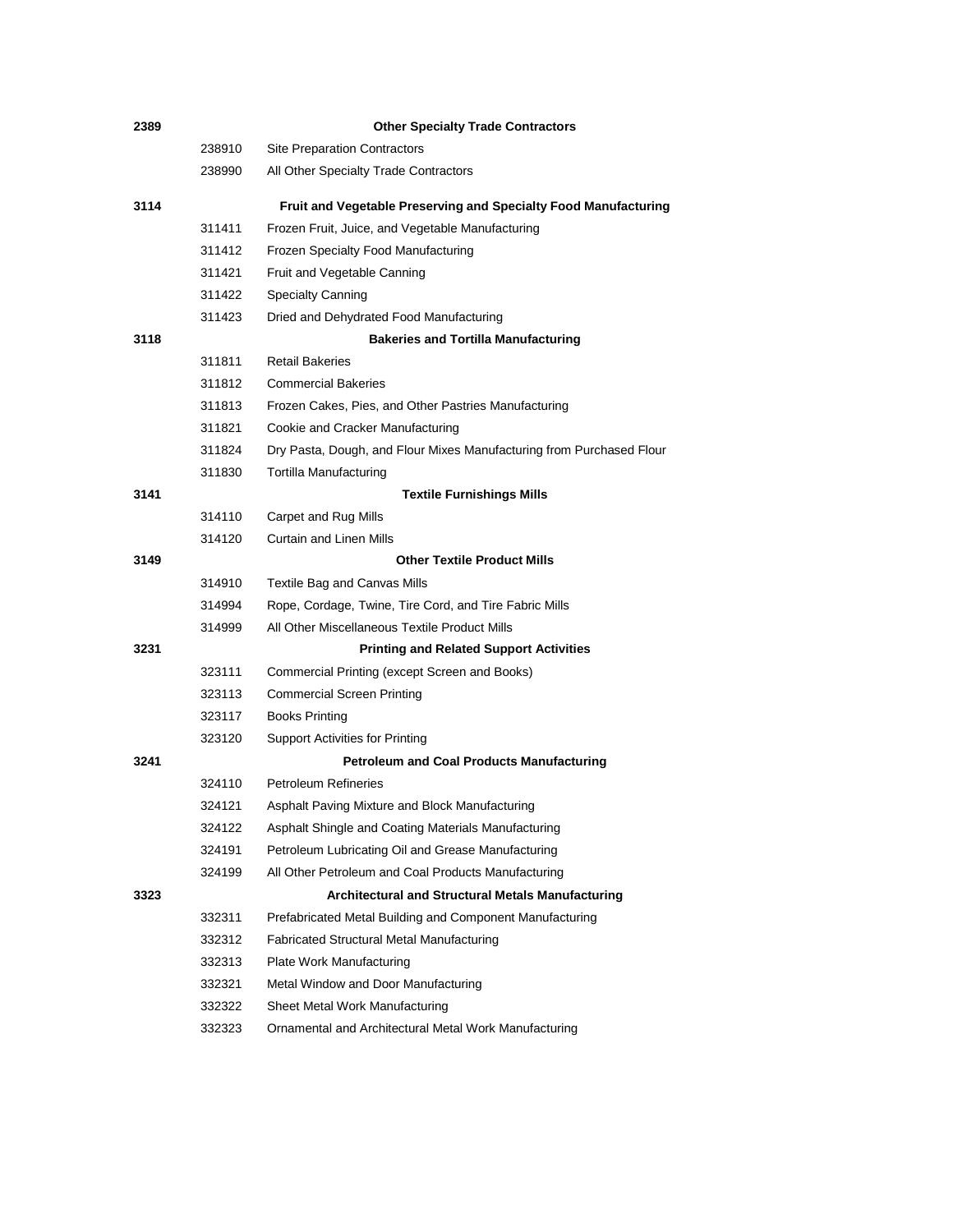| 3324 |        | Boiler, Tank, and Shipping Container Manufacturing                                                                     |
|------|--------|------------------------------------------------------------------------------------------------------------------------|
|      | 332410 | Power Boiler and Heat Exchanger Manufacturing                                                                          |
|      | 332420 | Metal Tank (Heavy Gauge) Manufacturing                                                                                 |
|      | 332431 | Metal Can Manufacturing                                                                                                |
|      | 332439 | Other Metal Container Manufacturing                                                                                    |
| 3325 |        | <b>Hardware Manufacturing</b>                                                                                          |
|      | 332510 | Hardware Manufacturing                                                                                                 |
| 3328 |        | Coating, Engraving, Heat Treating, and Allied Activities                                                               |
|      | 332811 | Metal Heat Treating                                                                                                    |
|      | 332812 | Metal Coating, Engraving (except Jewelry and Silverware), and Allied<br>Services to Manufacturers                      |
|      | 332813 | Electroplating, Plating, Polishing, Anodizing, and Coloring                                                            |
| 3329 |        | <b>Other Fabricated Metal Product Manufacturing</b>                                                                    |
|      | 332911 | Industrial Valve Manufacturing                                                                                         |
|      | 332912 | Fluid Power Valve and Hose Fitting Manufacturing                                                                       |
|      | 332913 | Plumbing Fixture Fitting and Trim Manufacturing                                                                        |
|      | 332919 | Other Metal Valve and Pipe Fitting Manufacturing                                                                       |
|      | 332991 | Ball and Roller Bearing Manufacturing                                                                                  |
|      | 332992 | Small Arms Ammunition Manufacturing                                                                                    |
|      | 332993 | Ammunition (except Small Arms) Manufacturing                                                                           |
|      | 332994 | Small Arms, Ordnance, and Ordnance Accessories Manufacturing                                                           |
|      | 332996 | Fabricated Pipe and Pipe Fitting Manufacturing                                                                         |
|      | 332999 | All Other Miscellaneous Fabricated Metal Product Manufacturing                                                         |
| 3331 |        | <b>Agriculture, Construction, and Mining Machinery Manufacturing</b>                                                   |
|      | 333111 | Farm Machinery and Equipment Manufacturing                                                                             |
|      | 333112 | Lawn and Garden Tractor and Home Lawn and Garden Equipment<br>Manufacturing                                            |
|      | 333120 | <b>Construction Machinery Manufacturing</b>                                                                            |
|      | 333131 | Mining Machinery and Equipment Manufacturing                                                                           |
|      | 333132 | Oil and Gas Field Machinery and Equipment Manufacturing                                                                |
| 3334 |        | Ventilation, Heating, Air-Conditioning, and Commercial Refrigeration<br><b>Equipment Manufacturing</b>                 |
|      | 333413 | Industrial and Commercial Fan and Blower and Air Purification Equipment<br>Manufacturing                               |
|      | 333414 | Heating Equipment (except Warm Air Furnaces) Manufacturing                                                             |
|      | 333415 | Air-Conditioning and Warm Air Heating Equipment and Commercial and<br>Industrial Refrigeration Equipment Manufacturing |
| 3335 |        | <b>Metalworking Machinery Manufacturing</b>                                                                            |
|      | 333511 | Industrial Mold Manufacturing                                                                                          |
|      | 333514 | Special Die and Tool, Die Set, Jig, and Fixture Manufacturing                                                          |
|      | 333515 | Cutting Tool and Machine Tool Accessory Manufacturing                                                                  |
|      | 333517 | Machine Tool Manufacturing                                                                                             |
|      | 333519 | Rolling Mill and Other Metalworking Machinery Manufacturing                                                            |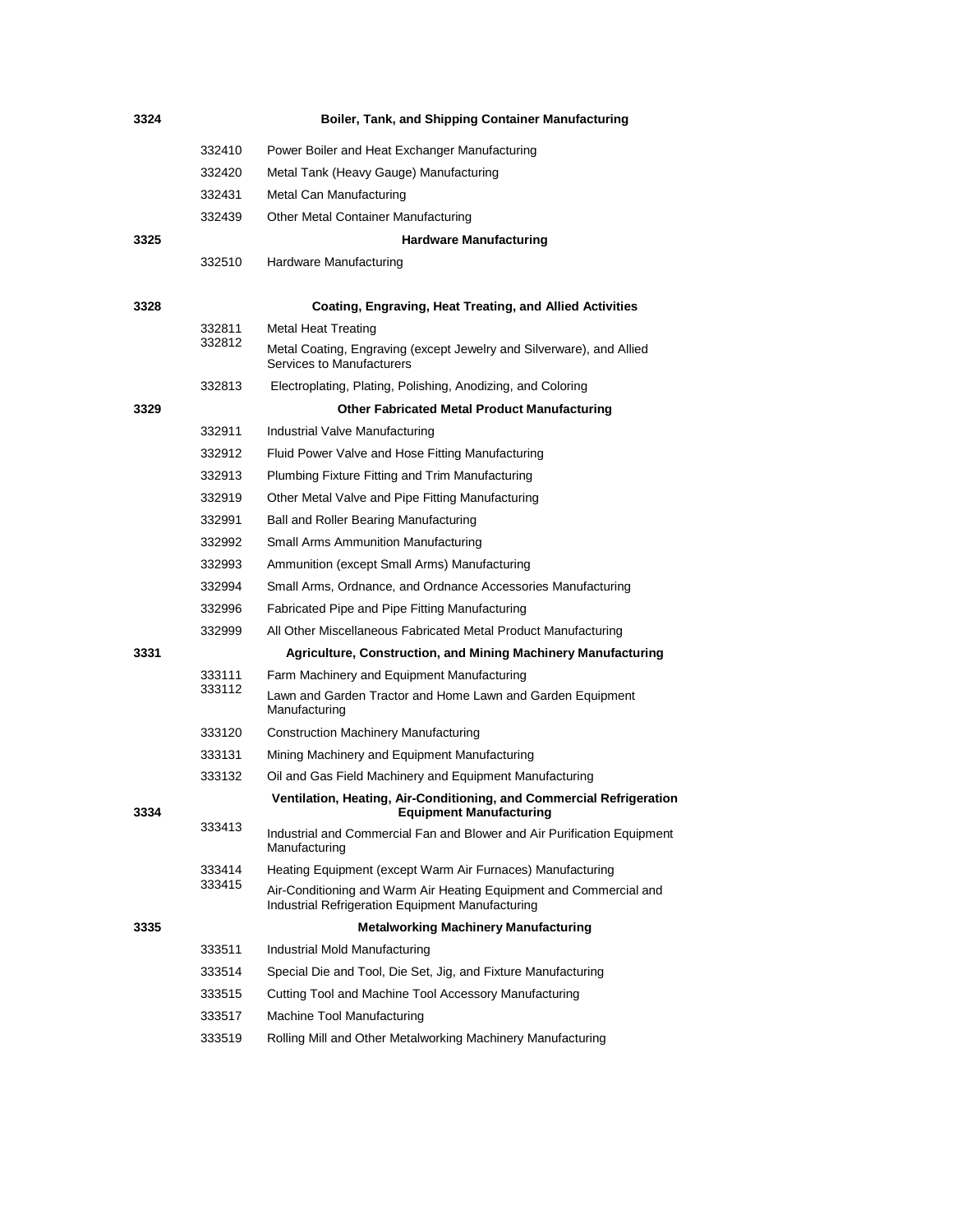## **Other General Purpose Machinery Manufacturing**

|      | 333911 | Pump and Pumping Equipment Manufacturing                                                                                  |
|------|--------|---------------------------------------------------------------------------------------------------------------------------|
|      | 333912 | Air and Gas Compressor Manufacturing                                                                                      |
|      | 333913 | Measuring and Dispensing Pump Manufacturing                                                                               |
|      | 333921 | Elevator and Moving Stairway Manufacturing                                                                                |
|      | 333922 | Conveyor and Conveying Equipment Manufacturing                                                                            |
|      | 333923 | Overhead Traveling Crane, Hoist, and Monorail System Manufacturing                                                        |
|      | 333924 | Industrial Truck, Tractor, Trailer, and Stacker Machinery Manufacturing                                                   |
|      | 333991 | Power-Driven Handtool Manufacturing                                                                                       |
|      | 333992 | Welding and Soldering Equipment Manufacturing                                                                             |
|      | 333993 | Packaging Machinery Manufacturing                                                                                         |
|      | 333994 | Industrial Process Furnace and Oven Manufacturing                                                                         |
|      | 333995 | Fluid Power Cylinder and Actuator Manufacturing                                                                           |
|      | 333996 | Fluid Power Pump and Motor Manufacturing                                                                                  |
|      | 333997 | Scale and Balance Manufacturing                                                                                           |
|      | 333999 | All Other Miscellaneous General Purpose Machinery Manufacturing                                                           |
| 3345 |        | Navigational, Measuring, Electromedical, and Control Instruments<br>Manufacturing                                         |
|      | 334510 | Electromedical and Electrotherapeutic Apparatus Manufacturing                                                             |
|      | 334511 | Search, Detection, Navigation, Guidance, Aeronautical, and Nautical<br>System and Instrument Manufacturing                |
|      | 334512 | Automatic Environmental Control Manufacturing for Residential,<br>Commercial, and Appliance Use                           |
|      | 334513 | Instruments and Related Products Manufacturing for Measuring,<br>Displaying, and Controlling Industrial Process Variables |
|      | 334514 | Totalizing Fluid Meter and Counting Device Manufacturing                                                                  |
|      | 334515 | Instrument Manufacturing for Measuring and Testing Electricity and<br><b>Electrical Signals</b>                           |
|      | 334516 | Analytical Laboratory Instrument Manufacturing                                                                            |
|      | 334517 | Irradiation Apparatus Manufacturing                                                                                       |
|      | 334519 | Other Measuring and Controlling Device Manufacturing                                                                      |
| 3346 |        | <b>Manufacturing and Reproducing Magnetic and Optical Media</b>                                                           |
|      | 334613 | Blank Magnetic and Optical Recording Media Manufacturing                                                                  |
|      | 334614 | Software and Other Prerecorded Compact Disc, Tape, and Record<br>Reproducing                                              |
| 3363 |        | <b>Motor Vehicle Parts Manufacturing</b>                                                                                  |
|      | 336310 | Motor Vehicle Gasoline Engine and Engine Parts Manufacturing                                                              |
|      | 336320 | Motor Vehicle Electrical and Electronic Equipment Manufacturing                                                           |
|      | 336330 | Motor Vehicle Steering and Suspension Components (except Spring)<br>Manufacturing                                         |
|      | 336340 | Motor Vehicle Brake System Manufacturing                                                                                  |
|      | 336350 | Motor Vehicle Transmission and Power Train Parts Manufacturing                                                            |
|      | 336360 | Motor Vehicle Seating and Interior Trim Manufacturing                                                                     |
|      | 336370 | Motor Vehicle Metal Stamping                                                                                              |
|      | 336390 | Other Motor Vehicle Parts Manufacturing                                                                                   |
| 3369 |        | <b>Other Transportation Equipment Manufacturing</b>                                                                       |
|      | 336991 | Motorcycle, Bicycle, and Parts Manufacturing                                                                              |
|      | 336992 | Military Armored Vehicle, Tank, and Tank Component Manufacturing                                                          |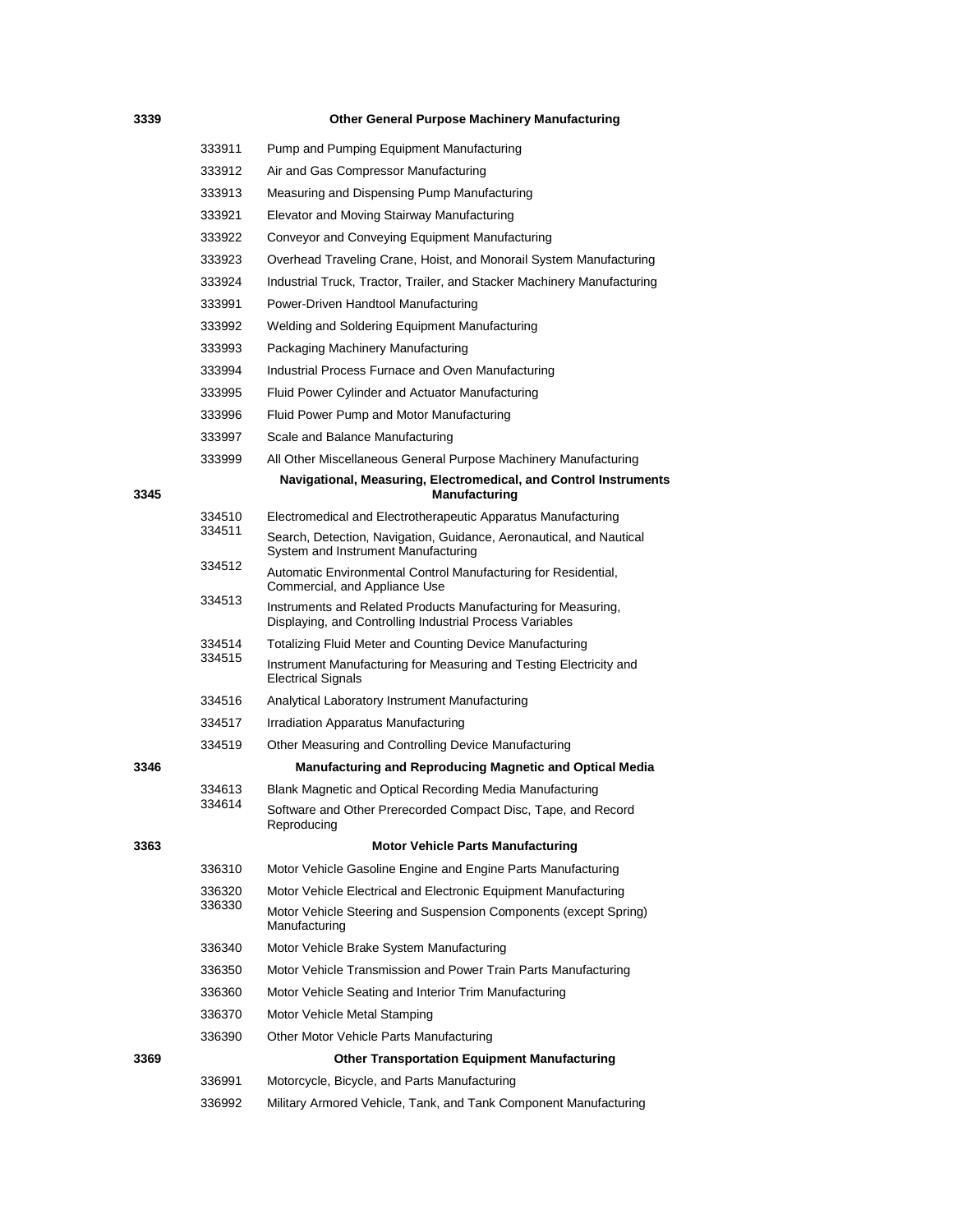|      | 336999 | All Other Transportation Equipment Manufacturing                                  |
|------|--------|-----------------------------------------------------------------------------------|
| 3371 |        | Household and Institutional Furniture and Kitchen Cabinet<br><b>Manufacturing</b> |
|      | 337110 | Wood Kitchen Cabinet and Countertop Manufacturing                                 |
|      | 337121 | Upholstered Household Furniture Manufacturing                                     |
|      | 337122 | Nonupholstered Wood Household Furniture Manufacturing                             |
|      | 337124 | Metal Household Furniture Manufacturing                                           |
|      | 337125 | Household Furniture (except Wood and Metal) Manufacturing                         |
|      | 337127 | Institutional Furniture Manufacturing                                             |
| 3391 |        | <b>Medical Equipment and Supplies Manufacturing</b>                               |
|      | 339112 | Surgical and Medical Instrument Manufacturing                                     |
|      | 339113 | Surgical Appliance and Supplies Manufacturing                                     |
|      | 339114 | Dental Equipment and Supplies Manufacturing                                       |
|      | 339115 | Ophthalmic Goods Manufacturing                                                    |
|      | 339116 | <b>Dental Laboratories</b>                                                        |
| 3399 |        | <b>Other Miscellaneous Manufacturing</b>                                          |
|      | 339910 | Jewelry and Silverware Manufacturing                                              |
|      | 339920 | Sporting and Athletic Goods Manufacturing                                         |
|      | 339930 | Doll, Toy, and Game Manufacturing                                                 |
|      | 339940 | Office Supplies (except Paper) Manufacturing                                      |
|      | 339950 | Sign Manufacturing                                                                |
|      | 339991 | Gasket, Packing, and Sealing Device Manufacturing                                 |
|      | 339992 | Musical Instrument Manufacturing                                                  |
|      | 339993 | Fastener, Button, Needle, and Pin Manufacturing                                   |
|      | 339994 | Broom, Brush, and Mop Manufacturing                                               |
|      | 339995 | <b>Burial Casket Manufacturing</b>                                                |
|      | 339999 | All Other Miscellaneous Manufacturing                                             |
| 4831 |        | Deep Sea, Coastal, and Great Lakes Water Transportation                           |
|      | 483111 | Deep Sea Freight Transportation                                                   |
|      | 483112 | Deep Sea Passenger Transportation                                                 |
|      | 483113 | Coastal and Great Lakes Freight Transportation                                    |
|      | 483114 | Coastal and Great Lakes Passenger Transportation                                  |
| 4842 |        | <b>Specialized Freight Trucking</b>                                               |
|      | 484210 | Used Household and Office Goods Moving                                            |
|      | 484220 | Specialized Freight (except Used Goods) Trucking, Local                           |
|      | 484230 | Specialized Freight (except Used Goods) Trucking, Long-Distance                   |
| 4884 |        | <b>Support Activities for Road Transportation</b>                                 |
|      | 488410 | Motor Vehicle Towing                                                              |
|      | 488490 | Other Support Activities for Road Transportation                                  |
| 4931 |        | <b>Warehousing and Storage</b>                                                    |
|      | 493110 | General Warehousing and Storage                                                   |
|      | 493120 | Refrigerated Warehousing and Storage                                              |
|      | 493130 | Farm Product Warehousing and Storage                                              |
|      | 493190 | Other Warehousing and Storage                                                     |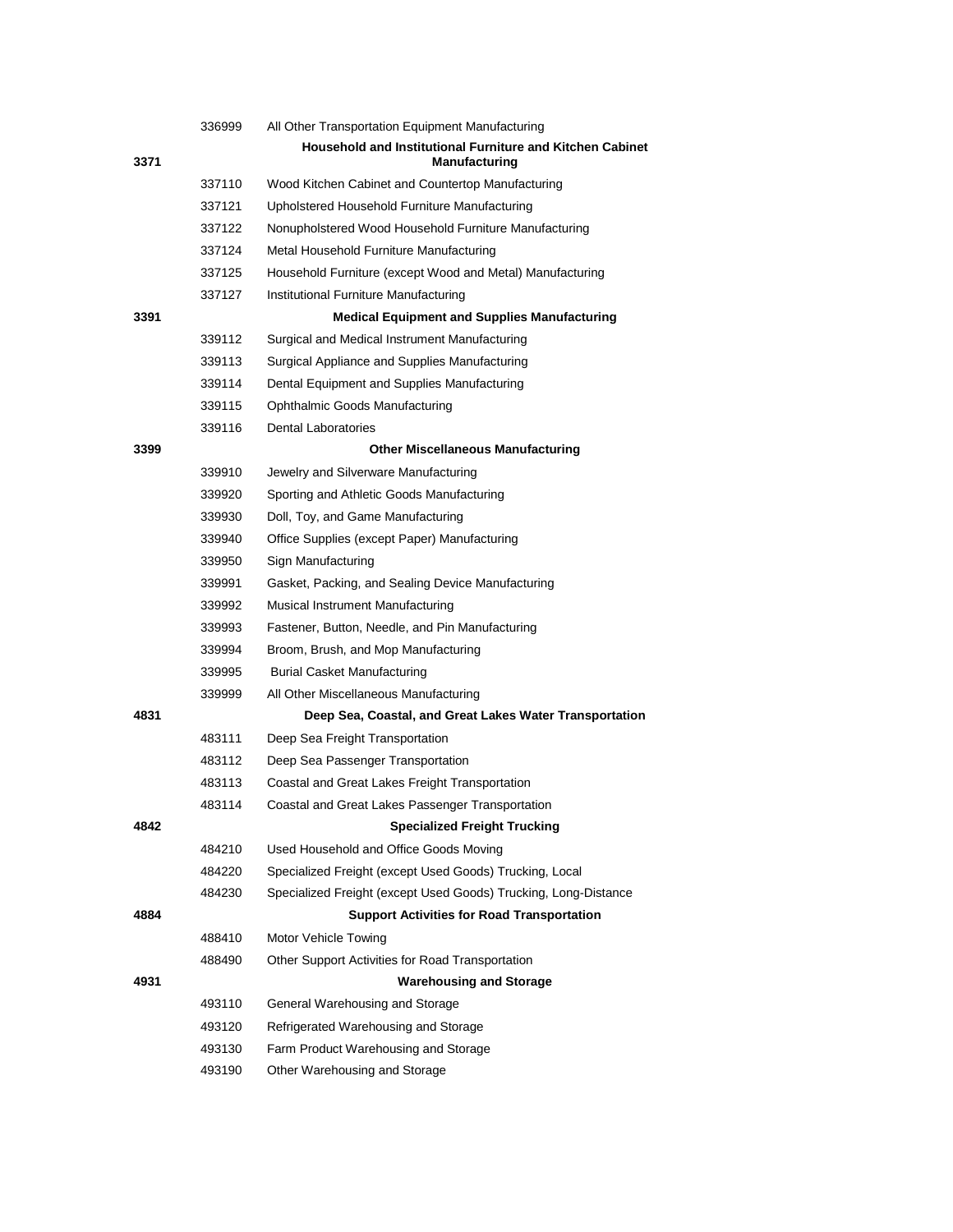| 5111 |        | Newspaper, Periodical, Book, and Directory Publishers          |
|------|--------|----------------------------------------------------------------|
|      | 511110 | <b>Newspaper Publishers</b>                                    |
|      | 511120 | <b>Periodical Publishers</b>                                   |
|      | 511130 | <b>Book Publishers</b>                                         |
|      | 511140 | Directory and Mailing List Publishers                          |
|      | 511191 | <b>Greeting Card Publishers</b>                                |
|      | 511199 | All Other Publishers                                           |
| 5112 |        | <b>Software Publishers</b>                                     |
|      | 511210 | Software Publishers                                            |
| 5121 |        | <b>Motion Picture and Video Industries</b>                     |
|      | 512110 | Motion Picture and Video Production                            |
|      | 512120 | Motion Picture and Video Distribution                          |
|      | 512131 | Motion Picture Theaters (except Drive-Ins)                     |
|      | 512132 | Drive-In Motion Picture Theaters                               |
|      | 512191 | Teleproduction and Other Postproduction Services               |
|      | 512199 | Other Motion Picture and Video Industries                      |
| 5122 |        | <b>Sound Recording Industries</b>                              |
|      | 512210 | Record Production                                              |
|      | 512220 | Integrated Record Production/Distribution                      |
|      | 512230 | <b>Music Publishers</b>                                        |
|      | 512240 | Sound Recording Studios                                        |
|      | 512290 | Other Sound Recording Industries                               |
| 5151 |        | <b>Radio and Television Broadcasting</b>                       |
|      | 515111 | <b>Radio Networks</b>                                          |
|      | 515112 | <b>Radio Stations</b>                                          |
|      | 515120 | <b>Television Broadcasting</b>                                 |
| 5172 |        | <b>Wireless Telecommunications Carriers (except Satellite)</b> |
|      | 517210 | Wireless Telecommunications Carriers (except Satellite)        |
| 5174 |        | <b>Satellite Telecommunications</b>                            |
|      | 517410 | Satellite Telecommunications                                   |
| 5179 |        | <b>Other Telecommunications</b>                                |
|      | 517911 | <b>Telecommunications Resellers</b>                            |
|      | 517919 | All Other Telecommunications                                   |
| 5182 |        | Data Processing, Hosting, and Related Services                 |
|      | 518210 | Data Processing, Hosting, and Related Services                 |
| 5191 |        | <b>Other Information Services</b>                              |
|      | 519110 | News Syndicates                                                |
|      | 519120 | Libraries and Archives                                         |
|      | 519130 | Internet Publishing and Broadcasting and Web Search Portals    |
|      | 519190 | All Other Information Services                                 |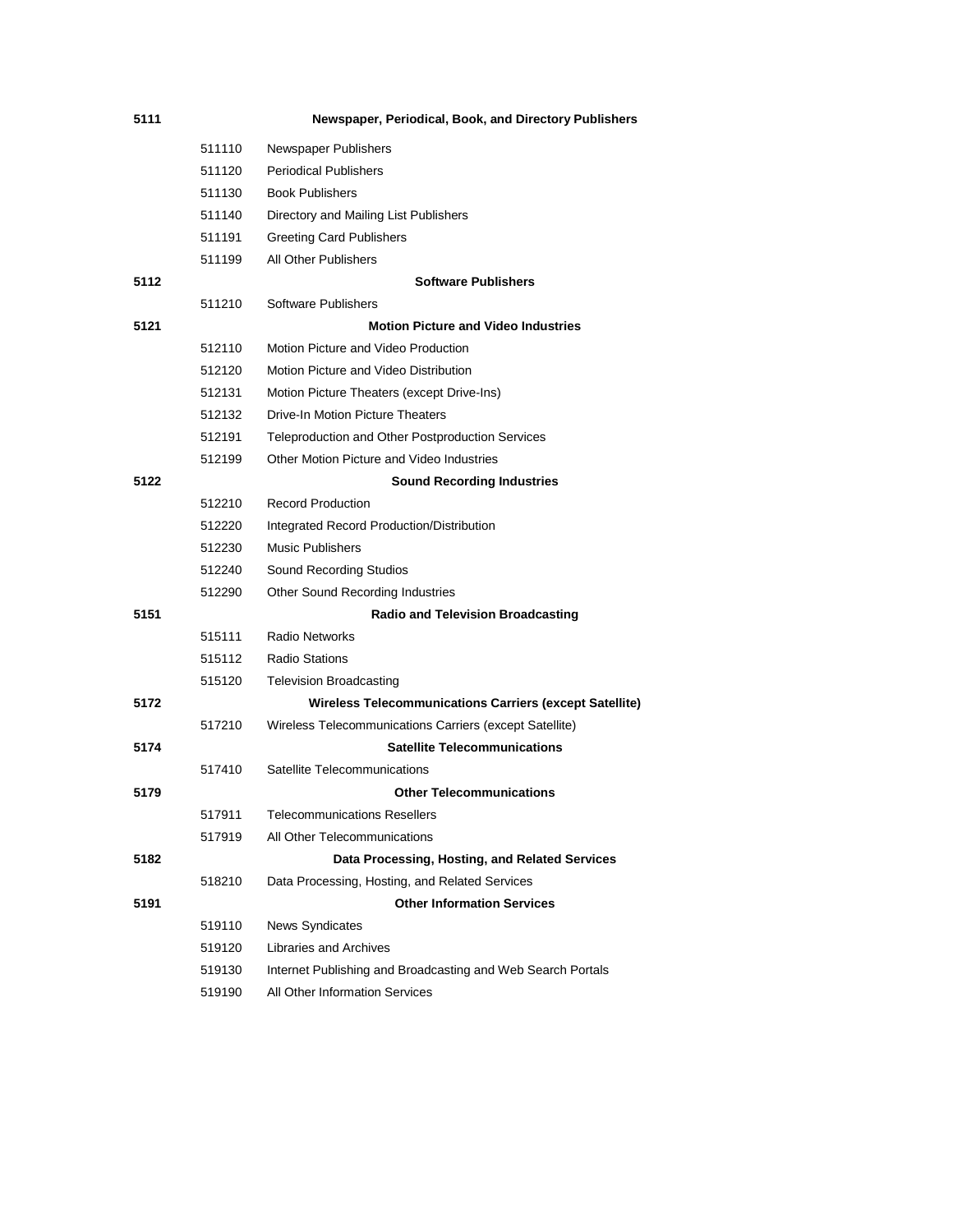| 5241 |                  | <b>Insurance Carriers</b>                                                        |
|------|------------------|----------------------------------------------------------------------------------|
|      | 524113           | Direct Life Insurance Carriers                                                   |
|      | 524114           | Direct Health and Medical Insurance Carriers                                     |
|      | 524126           | Direct Property and Casualty Insurance Carriers                                  |
|      | 524127           | <b>Direct Title Insurance Carriers</b>                                           |
|      | 524128           | Other Direct Insurance (except Life, Health, and Medical) Carriers               |
|      | 524130           | <b>Reinsurance Carriers</b>                                                      |
| 5242 |                  | Agencies, Brokerages, and Other Insurance Related Activities                     |
|      | 524210           | Insurance Agencies and Brokerages                                                |
|      | 524291           | Claims Adjusting                                                                 |
|      | 524292           | Third Party Administration of Insurance and Pension Funds                        |
|      | 524298           | All Other Insurance Related Activities                                           |
| 5321 |                  | <b>Automotive Equipment Rental and Leasing</b>                                   |
|      | 532111           | Passenger Car Rental                                                             |
|      | 532112           | Passenger Car Leasing                                                            |
|      | 532120           | Truck, Utility Trailer, and RV (Recreational Vehicle) Rental and Leasing         |
| 5324 |                  | <b>Commercial and Industrial Machinery and Equipment Rental and</b><br>Leasing   |
|      | 532411           | Commercial Air, Rail, and Water Transportation Equipment Rental and              |
|      |                  | Leasing                                                                          |
|      | 532412           | Construction, Mining, and Forestry Machinery and Equipment Rental and<br>Leasing |
|      | 532420<br>532490 | Office Machinery and Equipment Rental and Leasing                                |
|      |                  | Other Commercial and Industrial Machinery and Equipment Rental and<br>Leasing    |
| 5411 |                  | <b>Legal Services</b>                                                            |
|      | 541110           | Offices of Lawyers                                                               |
|      | 541191           | <b>Title Abstract and Settlement Offices</b>                                     |
|      | 541199           | All Other Legal Services                                                         |
| 5412 |                  | Accounting, Tax Preparation, Bookkeeping, and Payroll Services                   |
|      | 541211           | Offices of Certified Public Accountants                                          |
|      | 541213           | <b>Tax Preparation Services</b>                                                  |
|      | 541214           | <b>Pavroll Services</b>                                                          |
|      | 541219           | <b>Other Accounting Services</b>                                                 |
| 5413 |                  | Architectural, Engineering, and Related Services                                 |
|      | 541310           | <b>Architectural Services</b>                                                    |
|      | 541320           | Landscape Architectural Services                                                 |
|      | 541330           | <b>Engineering Services</b>                                                      |
|      | 541340           | <b>Drafting Services</b>                                                         |
|      | 541350           | <b>Building Inspection Services</b>                                              |
|      | 541360           | Geophysical Surveying and Mapping Services                                       |
|      | 541370           | Surveying and Mapping (except Geophysical) Services                              |
|      | 541380           | <b>Testing Laboratories</b>                                                      |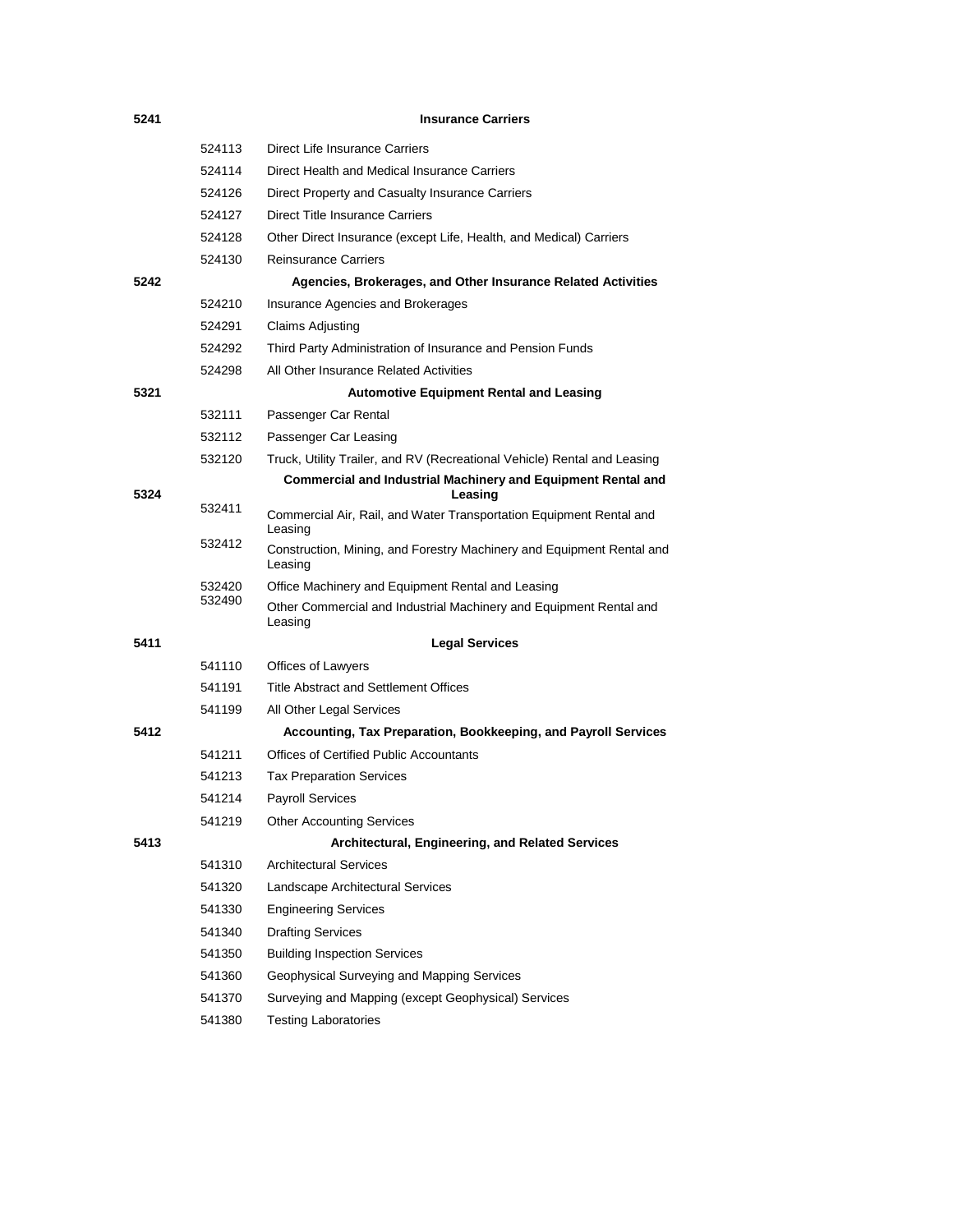| 5415 |        | <b>Computer Systems Design and Related Services</b>                                                |
|------|--------|----------------------------------------------------------------------------------------------------|
|      | 541511 | <b>Custom Computer Programming Services</b>                                                        |
|      | 541512 | <b>Computer Systems Design Services</b>                                                            |
|      | 541513 | <b>Computer Facilities Management Services</b>                                                     |
|      | 541519 | <b>Other Computer Related Services</b>                                                             |
| 5416 |        | <b>Management, Scientific, and Technical Consulting Services</b>                                   |
|      | 541611 | Administrative Management and General Management Consulting<br>Services                            |
|      | 541612 | Human Resources Consulting Services                                                                |
|      | 541613 | <b>Marketing Consulting Services</b>                                                               |
|      | 541614 | Process, Physical Distribution, and Logistics Consulting Services                                  |
|      | 541618 | <b>Other Management Consulting Services</b>                                                        |
|      | 541620 | <b>Environmental Consulting Services</b>                                                           |
|      | 541690 | Other Scientific and Technical Consulting Services                                                 |
| 5417 |        | <b>Scientific Research and Development Services</b>                                                |
|      | 541711 | Research and Development in Biotechnology                                                          |
|      | 541712 | Research and Development in the Physical, Engineering, and Life<br>Sciences (except Biotechnology) |
|      | 541720 | Research and Development in the Social Sciences and Humanities                                     |
| 5418 |        | <b>Advertising, Public Relations, and Related Services</b>                                         |
|      | 541810 | <b>Advertising Agencies</b>                                                                        |
|      | 541820 | <b>Public Relations Agencies</b>                                                                   |
|      | 541830 | Media Buying Agencies                                                                              |
|      | 541840 | Media Representatives                                                                              |
|      | 541850 | <b>Outdoor Advertising</b>                                                                         |
|      | 541860 | Direct Mail Advertising                                                                            |
|      | 541870 | <b>Advertising Material Distribution Services</b>                                                  |
|      | 541890 | Other Services Related to Advertising                                                              |
| 5419 |        | <b>Other Professional, Scientific, and Technical Services</b>                                      |
|      | 541910 | Marketing Research and Public Opinion Polling                                                      |
|      | 541921 | Photography Studios, Portrait                                                                      |
|      | 541922 | Commercial Photography                                                                             |
|      | 541930 | <b>Translation and Interpretation Services</b>                                                     |
|      | 541940 | <b>Veterinary Services</b>                                                                         |
|      | 541990 | All Other Professional, Scientific, and Technical Services                                         |
| 5612 |        | <b>Facilities Support Services</b>                                                                 |
|      | 561210 | <b>Facilities Support Services</b>                                                                 |
| 5615 |        | <b>Travel Arrangement and Reservation Services</b>                                                 |
|      | 561510 | <b>Travel Agencies</b>                                                                             |
|      | 561520 | <b>Tour Operators</b>                                                                              |
|      | 561591 | <b>Convention and Visitors Bureaus</b>                                                             |
|      | 561599 | All Other Travel Arrangement and Reservation Services                                              |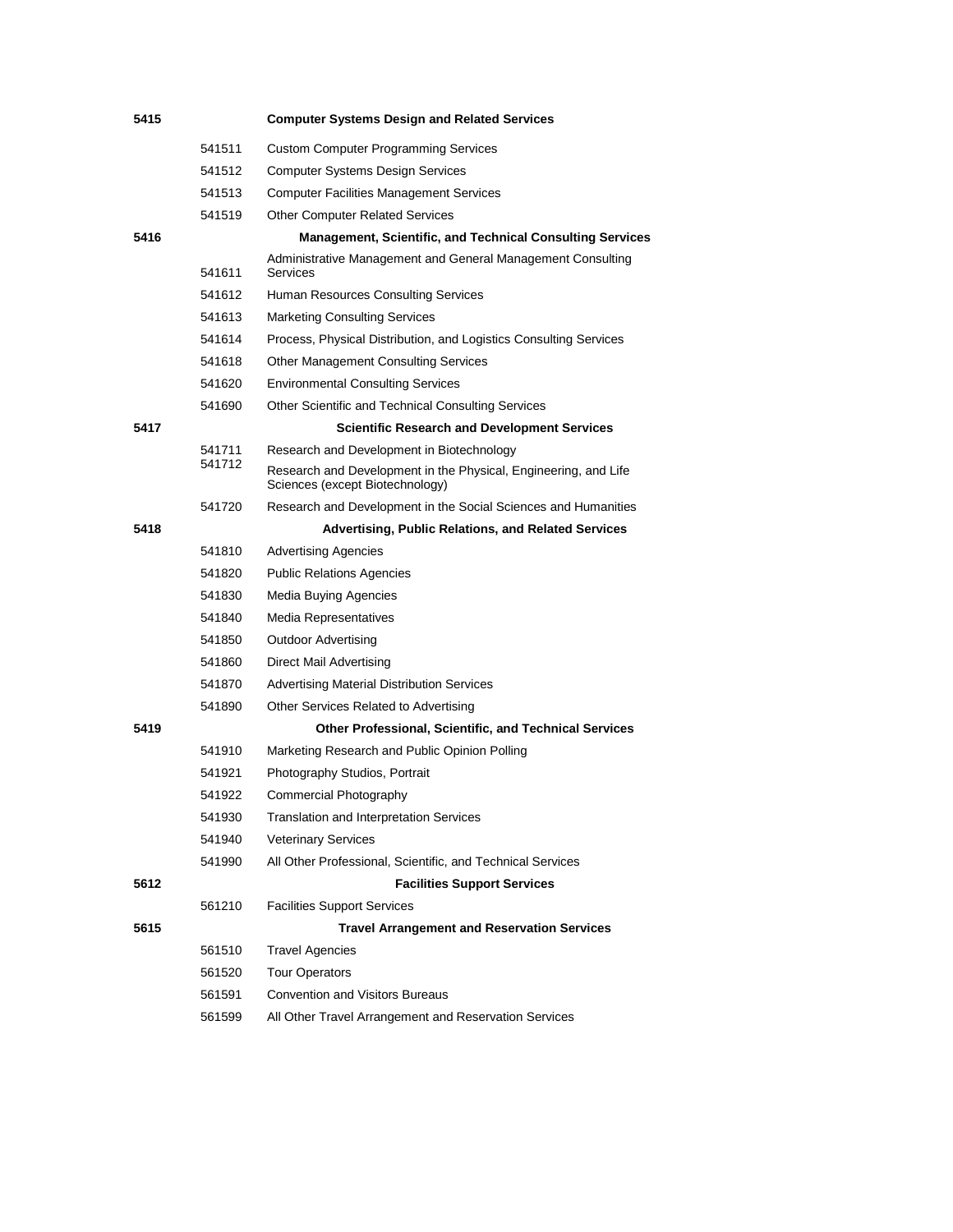| 5616 |        | <b>Investigation and Security Services</b>                   |
|------|--------|--------------------------------------------------------------|
|      | 561611 | <b>Investigation Services</b>                                |
|      | 561612 | Security Guards and Patrol Services                          |
|      | 561613 | <b>Armored Car Services</b>                                  |
|      | 561621 | Security Systems Services (except Locksmiths)                |
|      | 561622 | Locksmiths                                                   |
| 5617 |        | <b>Services to Buildings and Dwellings</b>                   |
|      | 561710 | <b>Exterminating and Pest Control Services</b>               |
|      | 561720 | <b>Janitorial Services</b>                                   |
|      | 561730 | <b>Landscaping Services</b>                                  |
|      | 561740 | Carpet and Upholstery Cleaning Services                      |
|      | 561790 | Other Services to Buildings and Dwellings                    |
| 5619 |        | <b>Other Support Services</b>                                |
|      | 561910 | Packaging and Labeling Services                              |
|      | 561920 | Convention and Trade Show Organizers                         |
|      | 561990 | All Other Support Services                                   |
| 5622 |        | <b>Waste Treatment and Disposal</b>                          |
|      | 562211 | Hazardous Waste Treatment and Disposal                       |
|      | 562212 | Solid Waste Landfill                                         |
|      | 562213 | Solid Waste Combustors and Incinerators                      |
|      | 562219 | Other Nonhazardous Waste Treatment and Disposal              |
| 5629 |        | <b>Remediation and Other Waste Management Services</b>       |
|      | 562910 | <b>Remediation Services</b>                                  |
|      | 562920 | <b>Materials Recovery Facilities</b>                         |
|      | 562991 | Septic Tank and Related Services                             |
|      | 562998 | All Other Miscellaneous Waste Management Services            |
| 6113 |        | <b>Colleges, Universities, and Professional Schools</b>      |
|      | 611310 | Colleges, Universities, and Professional Schools             |
| 6114 |        | <b>Business Schools and Computer and Management Training</b> |
|      | 611410 | <b>Business and Secretarial Schools</b>                      |
|      | 611420 | <b>Computer Training</b>                                     |
|      | 611430 | Professional and Management Development Training             |
| 6116 |        | <b>Other Schools and Instruction</b>                         |
|      | 611610 | Fine Arts Schools                                            |
|      | 611620 | Sports and Recreation Instruction                            |
|      | 611630 | Language Schools                                             |
|      | 611691 | Exam Preparation and Tutoring                                |
|      | 611692 | Automobile Driving Schools                                   |
|      | 611699 | All Other Miscellaneous Schools and Instruction              |
| 6117 |        | <b>Educational Support Services</b>                          |
|      | 611710 | <b>Educational Support Services</b>                          |
| 6211 |        | <b>Offices of Physicians</b>                                 |
|      | 621111 | Offices of Physicians (except Mental Health Specialists)     |
|      | 621112 | Offices of Physicians, Mental Health Specialists             |
|      |        |                                                              |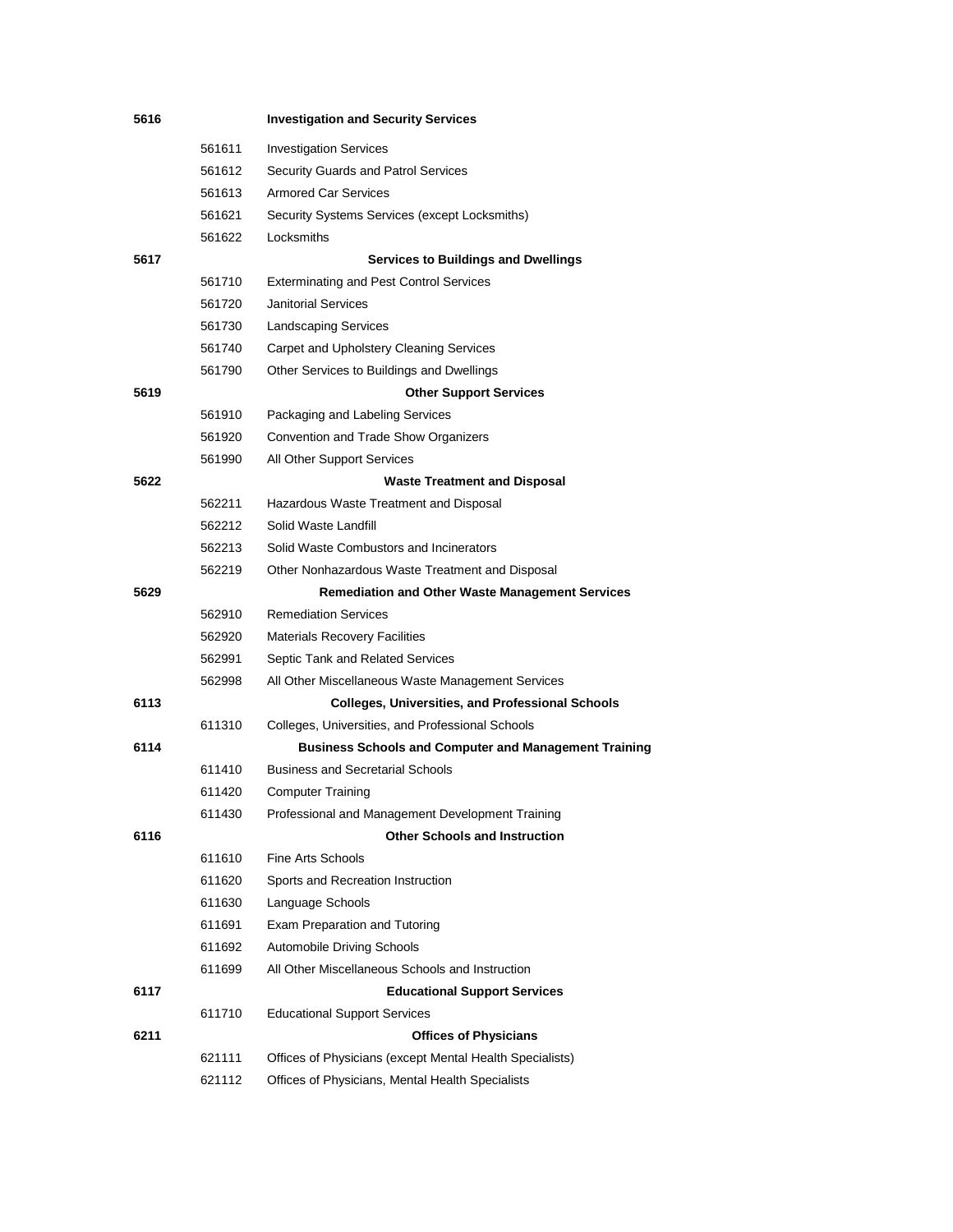| 6214 |        | <b>Outpatient Care Centers</b>                                                              |
|------|--------|---------------------------------------------------------------------------------------------|
|      | 621410 | <b>Family Planning Centers</b>                                                              |
|      | 621420 | <b>Outpatient Mental Health and Substance Abuse Centers</b>                                 |
|      | 621491 | <b>HMO Medical Centers</b>                                                                  |
|      | 621492 | Kidney Dialysis Centers                                                                     |
|      | 621493 | Freestanding Ambulatory Surgical and Emergency Centers                                      |
|      | 621498 | All Other Outpatient Care Centers                                                           |
| 6215 |        | <b>Medical and Diagnostic Laboratories</b>                                                  |
|      | 621511 | <b>Medical Laboratories</b>                                                                 |
|      | 621512 | Diagnostic Imaging Centers                                                                  |
| 6219 |        | <b>Other Ambulatory Health Care Services</b>                                                |
|      | 621910 | <b>Ambulance Services</b>                                                                   |
|      | 621991 | Blood and Organ Banks                                                                       |
|      | 621999 | All Other Miscellaneous Ambulatory Health Care Services                                     |
| 6221 |        | <b>General Medical and Surgical Hospitals</b>                                               |
|      | 622110 | General Medical and Surgical Hospitals                                                      |
| 6231 |        | <b>Nursing Care Facilities (Skilled Nursing Facilities)</b>                                 |
|      | 623110 | Nursing Care Facilities (Skilled Nursing Facilities)                                        |
| 6242 |        | <b>Community Food and Housing, and Emergency and Other Relief</b><br><b>Services</b>        |
|      | 624210 | <b>Community Food Services</b>                                                              |
|      | 624221 | <b>Temporary Shelters</b>                                                                   |
|      | 624229 | <b>Other Community Housing Services</b>                                                     |
|      | 624230 | <b>Emergency and Other Relief Services</b>                                                  |
| 7112 |        | <b>Spectator Sports</b>                                                                     |
|      | 711211 | Sports Teams and Clubs                                                                      |
|      | 711212 | Racetracks                                                                                  |
|      | 711219 | <b>Other Spectator Sports</b>                                                               |
| 7113 |        | Promoters of Performing Arts, Sports, and Similar Events                                    |
|      | 711310 | Promoters of Performing Arts, Sports, and Similar Events with Facilities                    |
|      | 711320 | Promoters of Performing Arts, Sports, and Similar Events without Facilities                 |
| 7114 |        | Agents and Managers for Artists, Athletes, Entertainers, and Other<br><b>Public Figures</b> |
|      | 711410 | Agents and Managers for Artists, Athletes, Entertainers, and Other Public<br>Figures        |
| 7115 |        | <b>Independent Artists, Writers, and Performers</b>                                         |
|      | 711510 | Independent Artists, Writers, and Performers                                                |
| 7211 |        | <b>Traveler Accommodation</b>                                                               |
|      | 721110 | Hotels (except Casino Hotels) and Motels                                                    |
|      | 721120 | Casino Hotels                                                                               |
|      | 721191 | Bed-and-Breakfast Inns                                                                      |
|      | 721199 | All Other Traveler Accommodation                                                            |
| 7212 |        | RV (Recreational Vehicle) Parks and Recreational Camps                                      |
|      | 721211 | RV (Recreational Vehicle) Parks and Campgrounds                                             |
|      | 721214 | Recreational and Vacation Camps (except Campgrounds)                                        |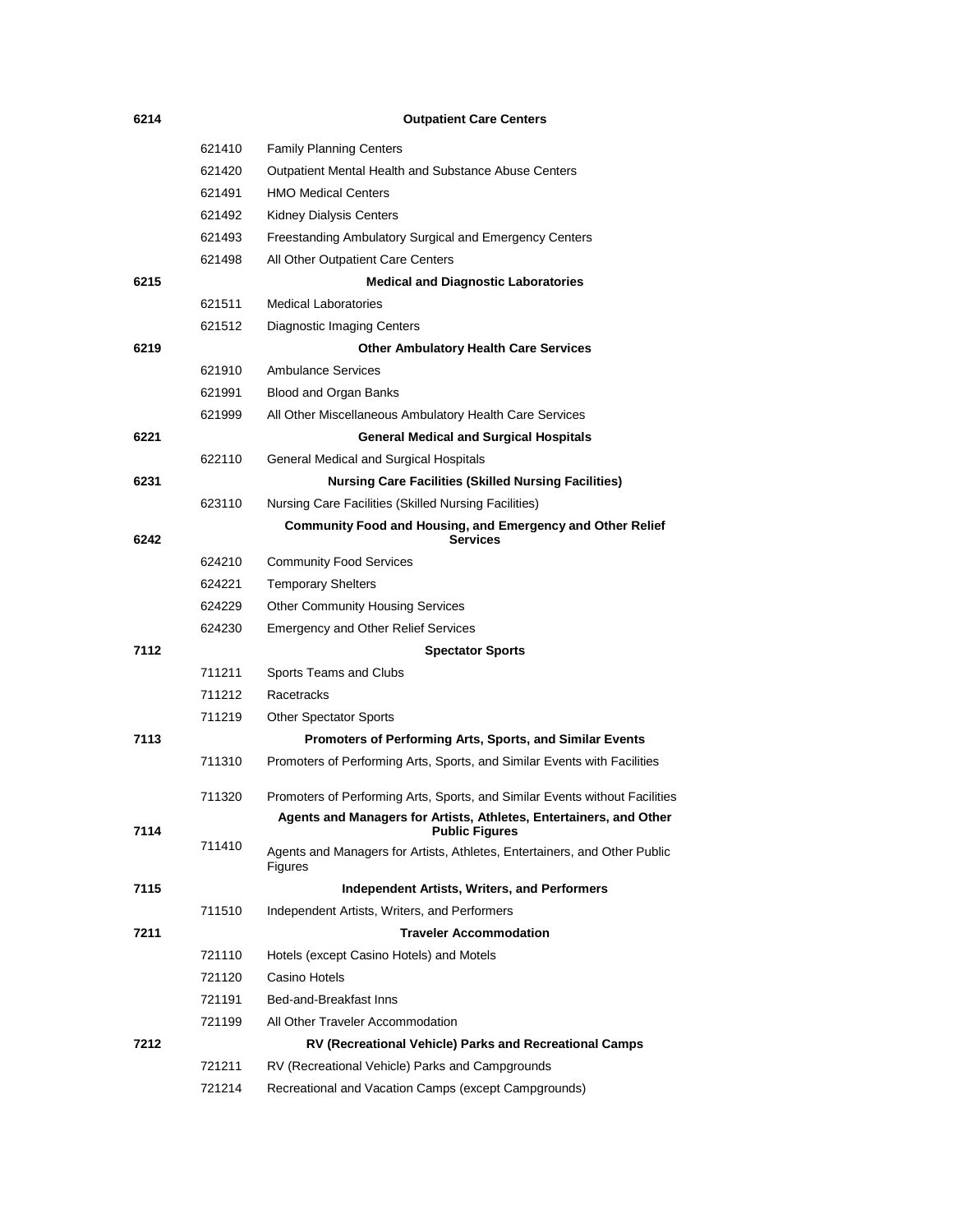| 7225 |        | <b>Restaurants and Other Eating Places</b>                                                                            |
|------|--------|-----------------------------------------------------------------------------------------------------------------------|
|      | 722511 | <b>Full-Service Restaurants</b>                                                                                       |
|      | 722513 | <b>Limited-Service Restaurants</b>                                                                                    |
|      | 722514 | Cafeterias, Grill Buffets, and Buffets                                                                                |
|      | 722515 | Snack and Nonalcoholic Beverage Bars                                                                                  |
| 8111 |        | <b>Automotive Repair and Maintenance</b>                                                                              |
|      | 811111 | General Automotive Repair                                                                                             |
|      | 811112 | Automotive Exhaust System Repair                                                                                      |
|      | 811113 | Automotive Transmission Repair                                                                                        |
|      | 811118 | Other Automotive Mechanical and Electrical Repair and Maintenance                                                     |
|      | 811121 | Automotive Body, Paint, and Interior Repair and Maintenance                                                           |
|      | 811122 | Automotive Glass Replacement Shops                                                                                    |
|      | 811191 | Automotive Oil Change and Lubrication Shops                                                                           |
|      | 811192 | Car Washes                                                                                                            |
|      | 811198 | All Other Automotive Repair and Maintenance                                                                           |
| 8112 |        | <b>Electronic and Precision Equipment Repair and Maintenance</b>                                                      |
|      | 811211 | <b>Consumer Electronics Repair and Maintenance</b>                                                                    |
|      | 811212 | Computer and Office Machine Repair and Maintenance                                                                    |
|      | 811213 | Communication Equipment Repair and Maintenance                                                                        |
|      | 811219 | Other Electronic and Precision Equipment Repair and Maintenance                                                       |
| 8113 |        | <b>Commercial and Industrial Machinery and Equipment (except</b><br>Automotive and Electronic) Repair and Maintenance |
|      | 811310 | Commercial and Industrial Machinery and Equipment (except Automotive<br>and Electronic) Repair and Maintenance        |
| 8121 |        | <b>Personal Care Services</b>                                                                                         |
|      | 812111 | <b>Barber Shops</b>                                                                                                   |
|      | 812112 | <b>Beauty Salons</b>                                                                                                  |
|      | 812113 | Nail Salons                                                                                                           |
|      | 812191 | Diet and Weight Reducing Centers                                                                                      |
|      | 812199 | <b>Other Personal Care Services</b>                                                                                   |
| 8123 |        | <b>Drycleaning and Laundry Services</b>                                                                               |
|      | 812310 | Coin-Operated Laundries and Drycleaners                                                                               |
|      | 812320 | Drycleaning and Laundry Services (except Coin-Operated)                                                               |
|      | 812331 | Linen Supply                                                                                                          |
|      | 812332 | <b>Industrial Launderers</b>                                                                                          |
| 8129 |        | <b>Other Personal Services</b>                                                                                        |
|      | 812910 | Pet Care (except Veterinary) Services                                                                                 |
|      | 812921 | Photofinishing Laboratories (except One-Hour)                                                                         |
|      | 812922 | One-Hour Photofinishing                                                                                               |
|      | 812930 | Parking Lots and Garages                                                                                              |
|      | 812990 | All Other Personal Services                                                                                           |
| 8131 |        | <b>Religious Organizations</b>                                                                                        |
|      | 813110 | Religious Organizations                                                                                               |